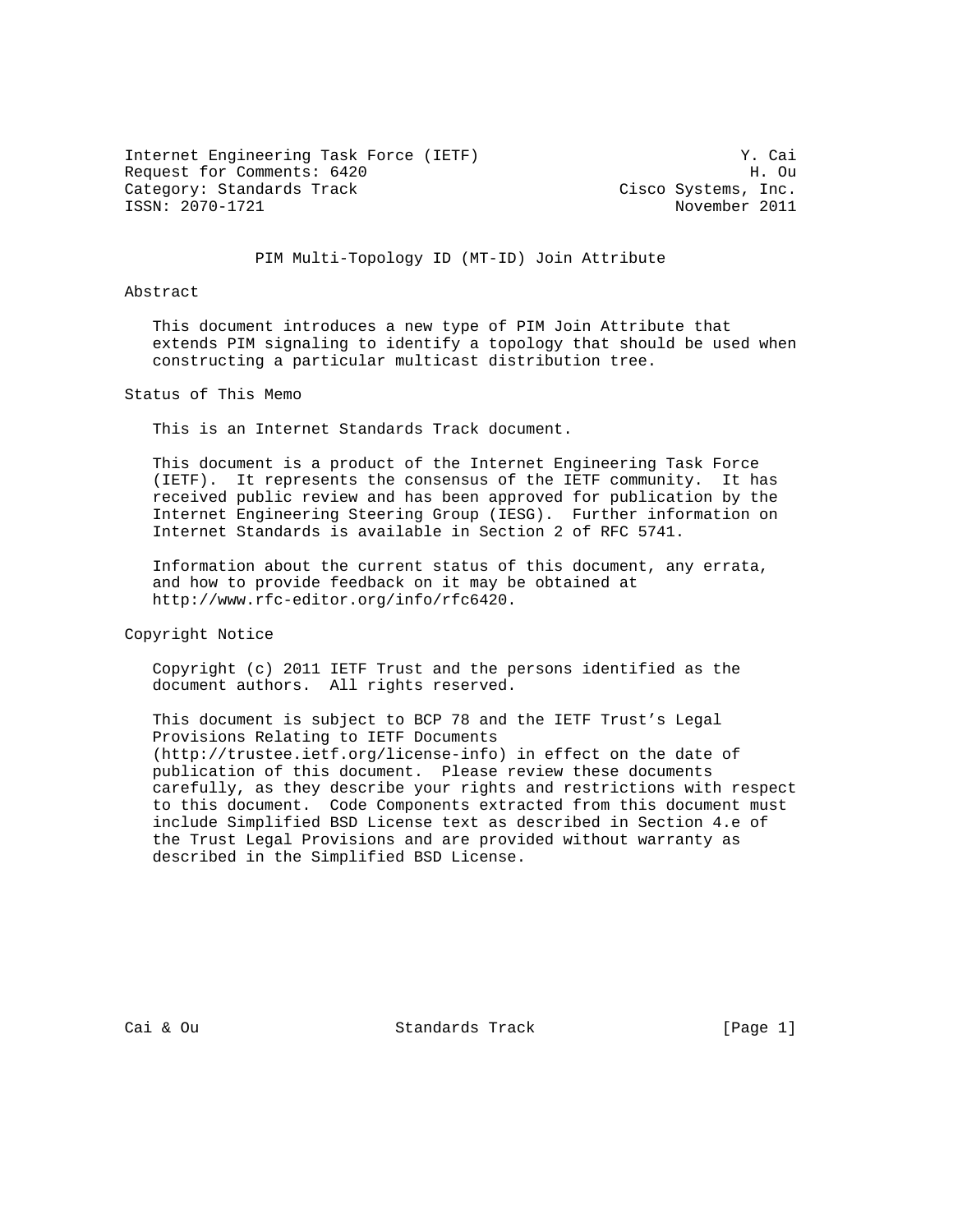# Table of Contents

|  | 4.2.1. Sending PIM MT-ID Join Attribute 7                                                              |
|--|--------------------------------------------------------------------------------------------------------|
|  |                                                                                                        |
|  | 4.2.2. Receiving PIM MT-ID Join Attribute  8                                                           |
|  | 4.2.3. Validating PIM MT-ID Join Attribute  8                                                          |
|  |                                                                                                        |
|  | 4.2.4.1. Conflict Resolution Rules for                                                                 |
|  | Upstream Routers 10                                                                                    |
|  | 4.2.4.2. Conflict Resolution Rules for                                                                 |
|  | Downstream Routers 10                                                                                  |
|  |                                                                                                        |
|  |                                                                                                        |
|  | 5.2. PIM MT-ID Join Attribute TLV Format 11                                                            |
|  |                                                                                                        |
|  |                                                                                                        |
|  | 6.2. PIM MT-ID Join Attribute Type $\ldots \ldots \ldots \ldots \ldots \ldots \ldots \ldots \ldots 12$ |
|  |                                                                                                        |
|  |                                                                                                        |
|  |                                                                                                        |
|  |                                                                                                        |
|  |                                                                                                        |

1. Introduction

 Some unicast protocols, such as OSPF and IS-IS, allow a single network to be viewed as multiple topologies [RFC4915] [RFC5120]. Deploying multi-topology (MT) routing allows different paths through the network to be selected to support different traffic or to offer protection paths in the event of failures.

 PIM [RFC4601] employs a technique known as Reverse Path Forwarding (RPF) to construct forwarding trees between multicast sources and receivers. The procedure of RPF uses topology information provided by routing protocols, such as OSPF and IS-IS. Using the PIM MT-ID Join Attribute specified in this document enables PIM to access the multiple topologies created by the routing protocols and construct multicast forwarding trees using separate network paths even when the roots of the trees are the same.

Cai & Ou Standards Track [Page 2]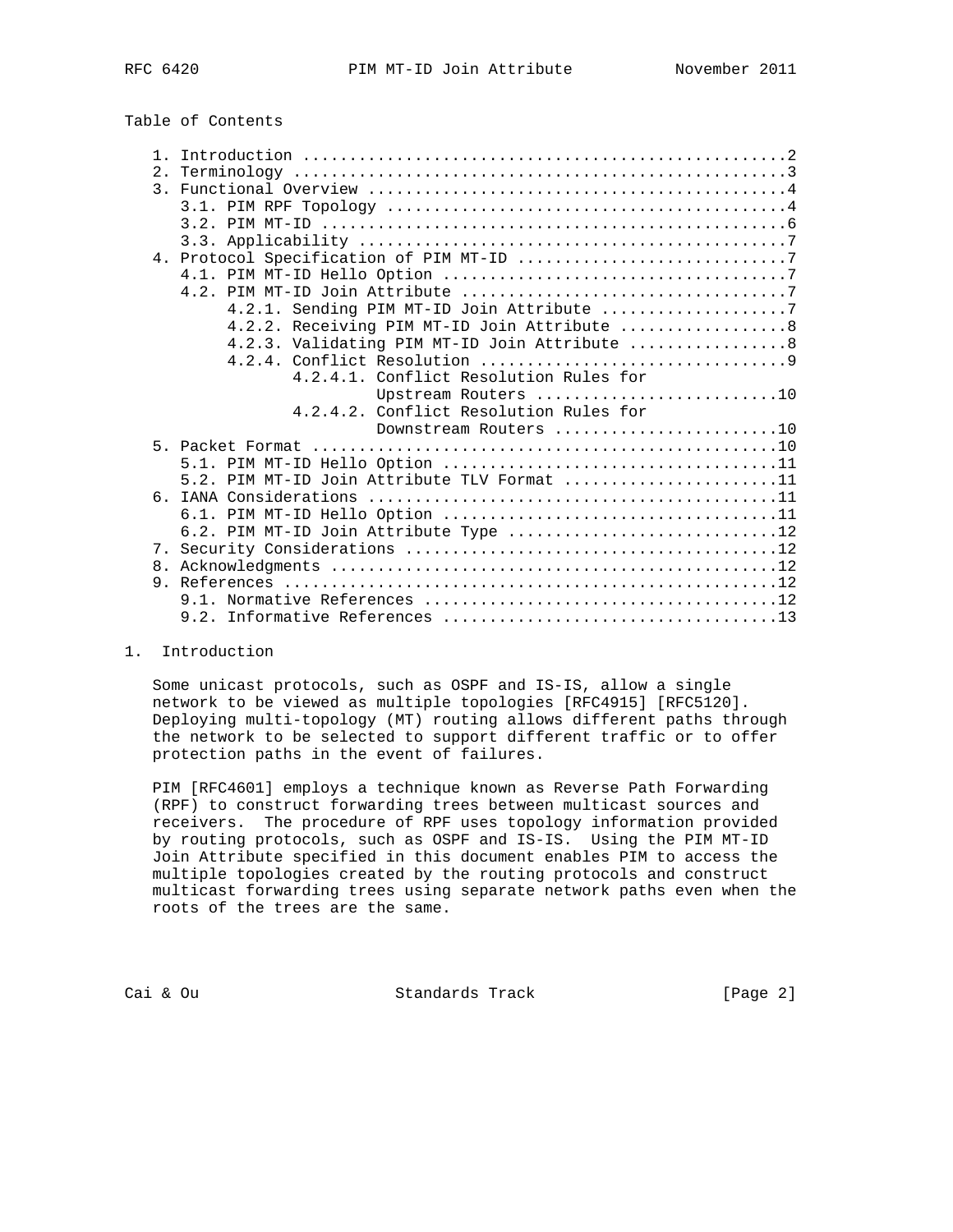This capability would allow for an improvement to the resilience of multicast applications. For instance, a multicast stream can be duplicated and transported using two source trees, (S1, G1) and (S1, G2), simultaneously. By using MT-capable unicast routing protocols and procedures described in this document, it is possible to construct two source trees for (S1, G1) and (S1, G2) in such a way that they do not share any transit network segment. As a result, a single network failure will not cause any loss to the stream.

 This document introduces a new type of PIM Join Attribute [RFC5384], named "MT-ID Join Attribute". It is used to encode the numerical identity of the topology PIM uses when performing RPF for the forwarding tree that is being joined. This document also specifies procedures and rules to process the attribute and resolve conflicts arising from mismatches in capabilities to support the attribute or the value of the attribute.

 This document does not introduce any change to the RPF check procedure used to verify the incoming interface when a packet is forwarded as defined in [RFC4601]. For example, to use the capability described by this document, an application can choose to use group addresses, and/or source addresses, to identify a unique multicast stream. It might further need to perform the functions of splitting and merging. However, the detailed processing is beyond the scope of the document.

 In the rest of the document, the MT-ID Join Attribute will be referred to as "MT-ID".

2. Terminology

The following acronyms are frequently used in the document.

- RPF: RPF stands for "Reverse Path Forwarding". A PIM router performs RPF for two purposes. When building a forwarding tree, a PIM router identifies an interface (the RPF interface) and an upstream PIM neighbor (the RPF neighbor) to which to send PIM Joins. Upon receiving a data packet, a PIM router verifies if the packet arrives from the expected incoming interface (aka RPF check) before deciding whether or not to replicate the packets.
- RPF Topology: An RPF topology is a collection of routes that a PIM router uses for RPF. One or more RPF topologies may be created on a PIM router.

Cai & Ou Standards Track [Page 3]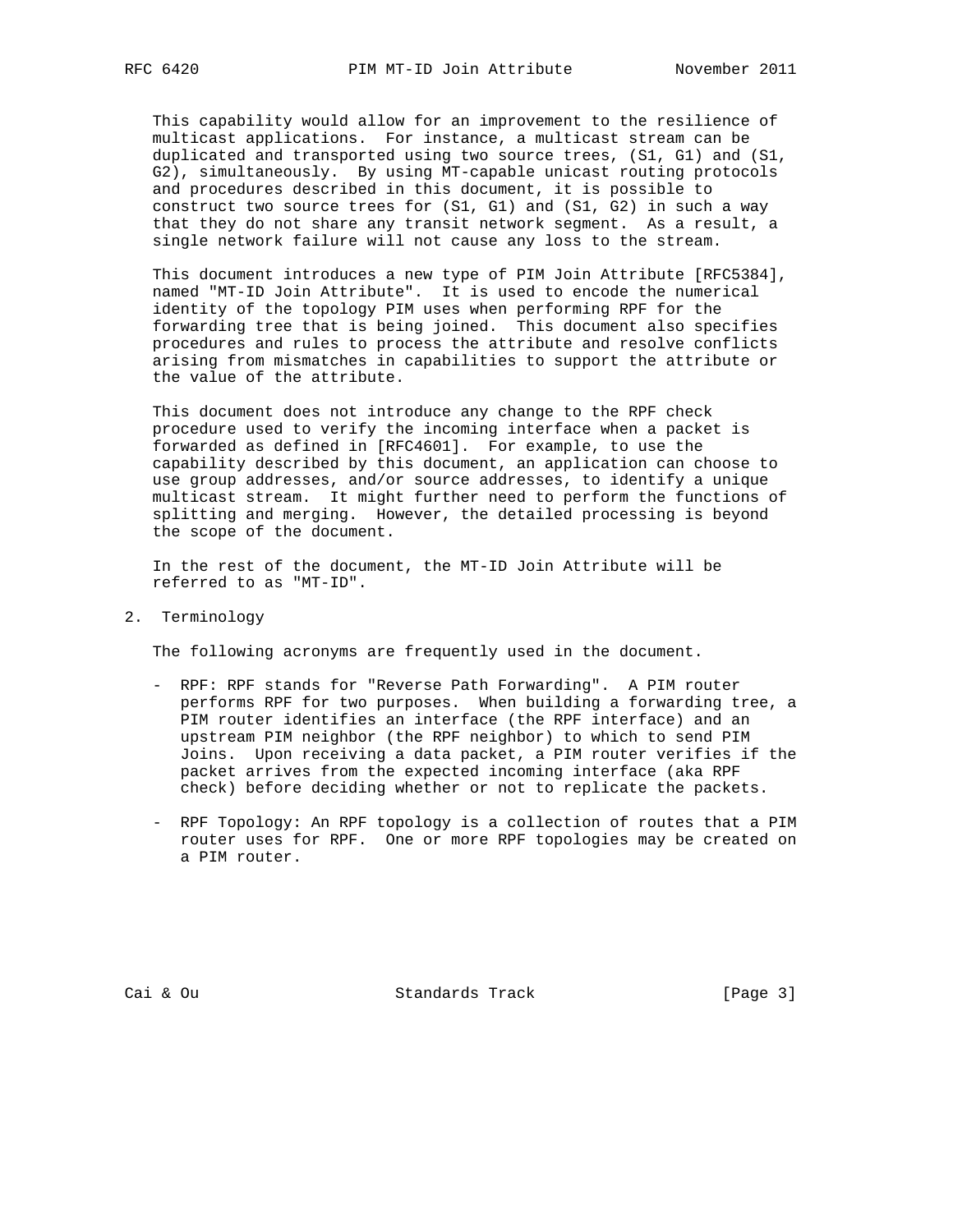- MT: MT stands for "Multi-Topology" in this document. Sometimes it is also referred to as "multi-topology routing". In the context of PIM, MT refers to the capability of building and maintaining multiple RPF topologies.
- PIM MT-ID: An MT-ID is a numerical identifier associated with an RPF topology.
- PIM MT-ID Join Attribute: This is a new type of Join Attribute that is introduced by this document in order to specify RPF topology in the PIM Join messages.

 The key words "MUST", "MUST NOT", "REQUIRED", "SHALL", "SHALL NOT", "SHOULD", "SHOULD NOT", "RECOMMENDED", "NOT RECOMMENDED", "MAY", and "OPTIONAL" in this document are to be interpreted as described in [RFC2119].

3. Functional Overview

 PIM relies on routes learned from routing protocols for the purpose of RPF. These routes form one or more topologies. This section describes the function of multi-topology routing for PIM and its applicability.

3.1. PIM RPF Topology

 PIM RPF topology is a collection of routes used by PIM to perform the RPF operation when building shared or source trees. The routes in the topology may be contributed by different protocols. In the rest of the document, PIM RPF topology may be simply referred to as "topology" when there is no ambiguity.

 In a multi-topology environment, multiple RPF topologies can be created in the same network. A particular source may be reachable in only one of the topologies or in several of them via different paths.

 To help explain the relationship between an MT-capable unicast routing protocol and MT-capable RPF topologies, consider the following example described by Figure 1.

Cai & Ou Standards Track [Page 4]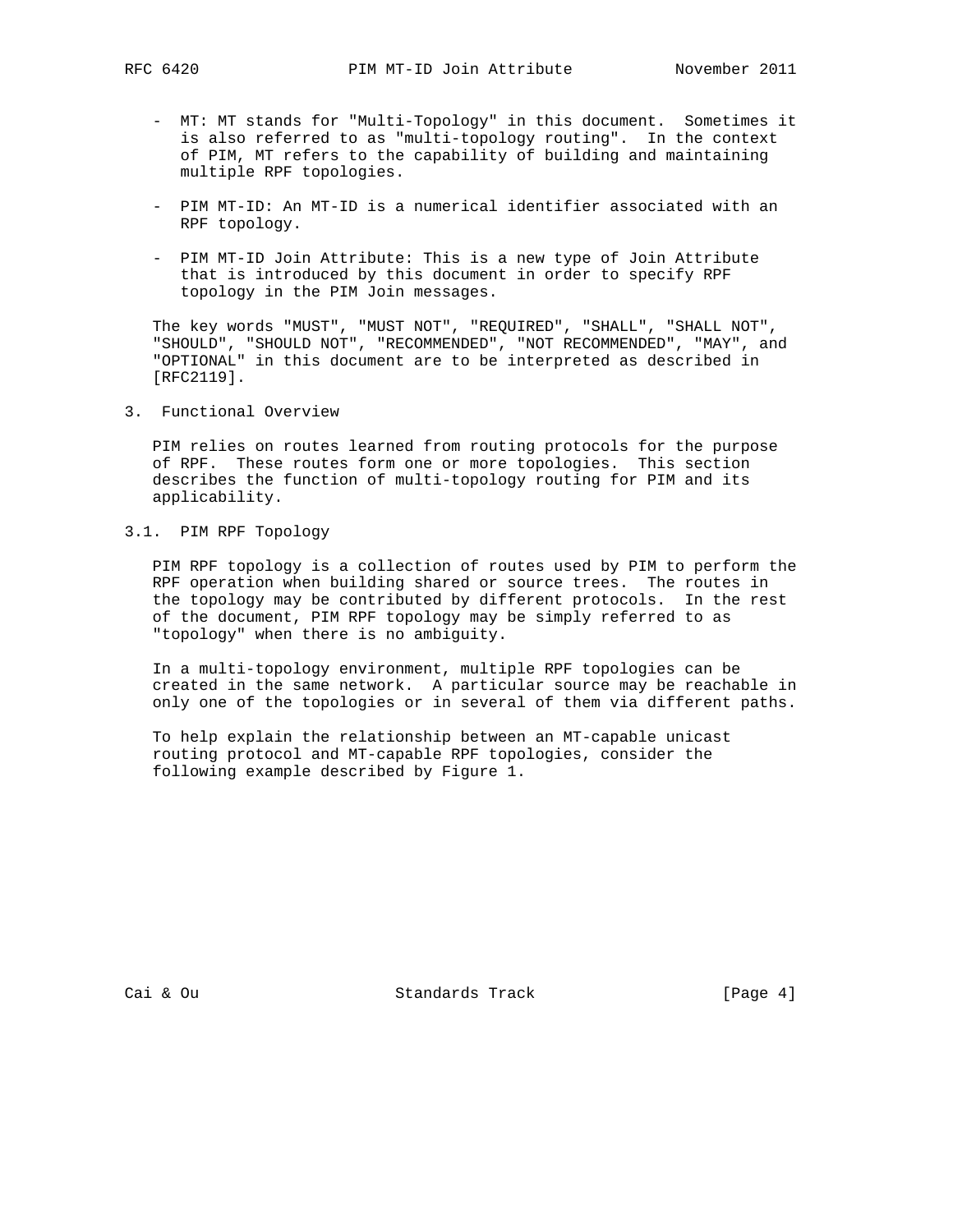+++ A +++ B +++  $+$  +  $+$  +  $+$  +  $+$  +  $+$  +  $+$  +  $+$  +  $+$  +  $+$  +  $+$  +  $+$  +  $+$  +  $+$  +  $+$  +  $+$  +  $+$  +  $+$  +  $+$  +  $+$  +  $+$  +  $+$  +  $+$  +  $+$  +  $+$  +  $+$  +  $+$  +  $+$  +  $+$  +  $+$  +  $+$  +  $+$  +  $+$  +  $+$  +  $+$  +  $+$  +  $+$  +  $+$  + S -- R1 R2 -- receivers  $\star$  \* \* \*\*\* C \*\*\* D \*\*\*

Figure 1. A simple topology for multicast

- The traffic source is S. S is announced by R1 using Multiprotocol BGP (MBGP) to every router. This route is installed in every topology.
- Two topologies are created in the unicast IGP, let us call them OSPF 1000 and OSPF 2000. OSPF 1000 includes A, B, and interfaces in R1 and R2 that are configured to be part of OSPF 1000. OSPF 2000 includes C, D, and interfaces on R1 and R2 that are configured to be part of OSPF 2000.
- Two PIM RPF topologies are created, let us call them PIM 500 and PIM 600.

 PIM 500 comprises the following routes: S announced by MBGP and those learned via OSPF 1000.

 PIM 600 comprises the following routes: S announced by MBGP and those learned via OSPF 2000

 The above example illustrates that the naming spaces of MT-ID are not required to be the same between PIM and IGPs. Furthermore, a unicast IGP topology and the PIM RPF topology to which the IGP topology contributes routes are not required to have the same set of routes. In the above example, the prefix covering S does not exist in either OSPF 1000 or OSPF 2000, but since it exists in PIM 500 and PIM 600, R2 is able to join to it via either path.

 There are two methods to select the RPF topology for a particular multicast distribution tree, via configuration or via PIM.

 When it is done via configuration, a network administrator configures a policy that maps a group range to a topology and/or maps a source prefix range to a topology. Using the same example, the policy can say that to build a forwarding tree for G1 only routes in PIM 500 are to be used, and to build a forward tree for G2 only routes in PIM 600 are used. The result is that packets for (S, G1) will follow the path of S-R1-A-B-R2 and packets for (S, G2) will follow the path of S-R1-C-D-R2.

Cai & Ou Standards Track [Page 5]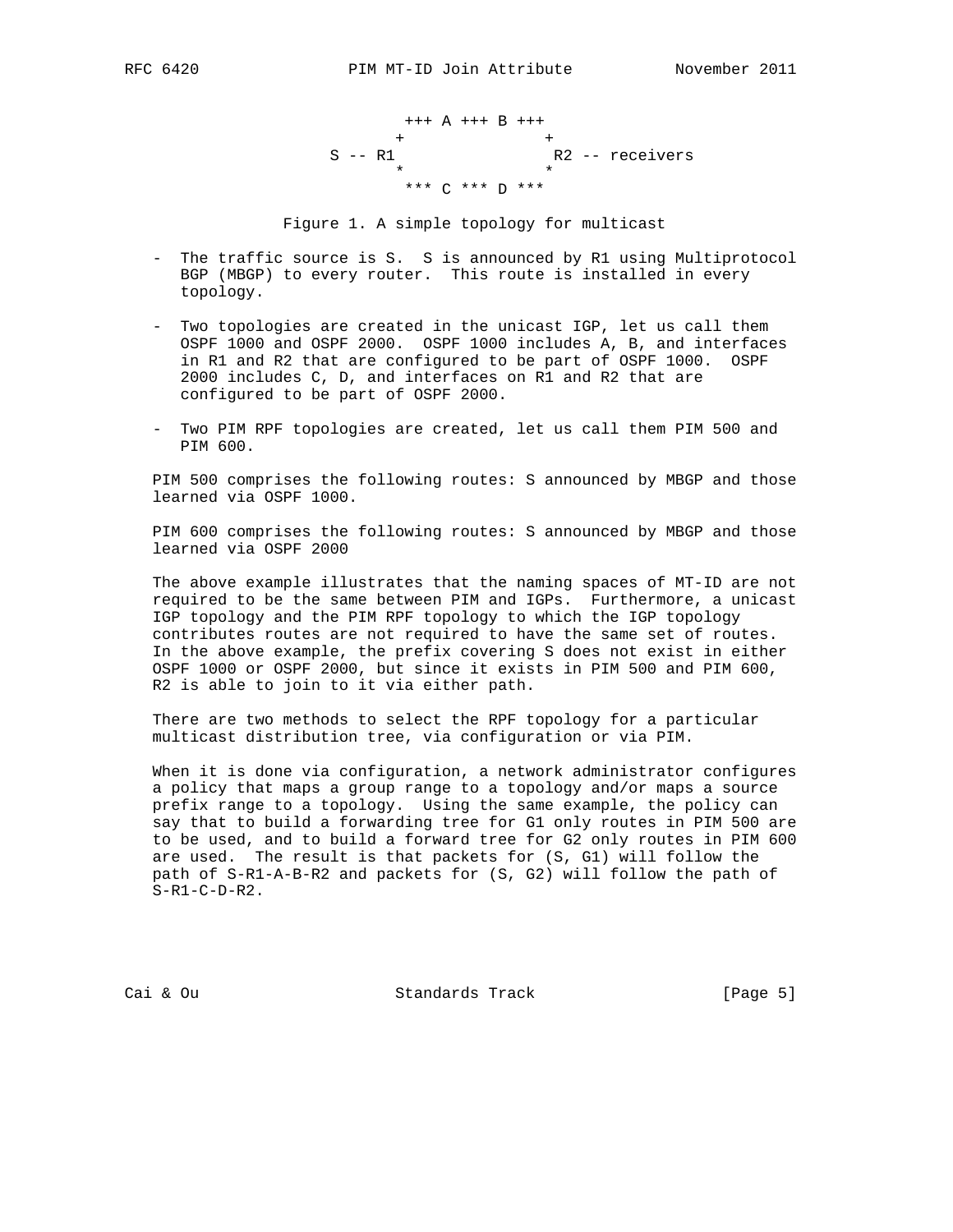An alternative to static configuration is to include the RPF topology information as a new PIM Join Attribute in the PIM Join packets sent by downstream routers.

 Both methods can be used at the same time. The details of the first method are implementation specific and are not discussed in this document. The specification to support the second method is included in this document.

3.2. PIM MT-ID

 For each PIM RPF topology created, a unique numerical ID is assigned per PIM domain. This ID is called the PIM MT-ID. The PIM MT-ID has the following properties.

- It is the path identifier that is used by the PIM control plane, but it does not function in the forwarding state for a specific topology. The differentiation for topologies on the forwarding plane is made by different group addresses and/or source addresses instead.
- As shown earlier, this value is not required to be the same as the MT-ID used by the unicast routing protocols that contribute routes to the topology. In practice, when only one unicast routing protocol (such as OSPF or IS-IS) is used, the PIM MT-ID is RECOMMENDED to be assigned using the same value as the IGP topology identifier. Using the same example presented earlier, if every route in PIM 500 is contributed by OSPF 1000, it is RECOMMENDED to name this RPF topology as PIM 1000 instead of PIM 500. This is for the purpose of reducing management overhead and simplifying troubleshooting.
- This value MUST be unique and consistent within the network for the same topology. For example, PIM 500 MUST refer to the same topology on routers R1, C, D, and R2. For actual deployment, one should have a means to detect inconsistency of the PIM MT-ID configuration, but the detail of such mechanism is beyond the scope of this document.
- 0 is reserved as the default, and it MUST NOT be included in the Join Attribute encoding.
- How to assign a PIM MT-ID to a topology is decided by the network administrator and is outside the scope of this document.

Cai & Ou Standards Track [Page 6]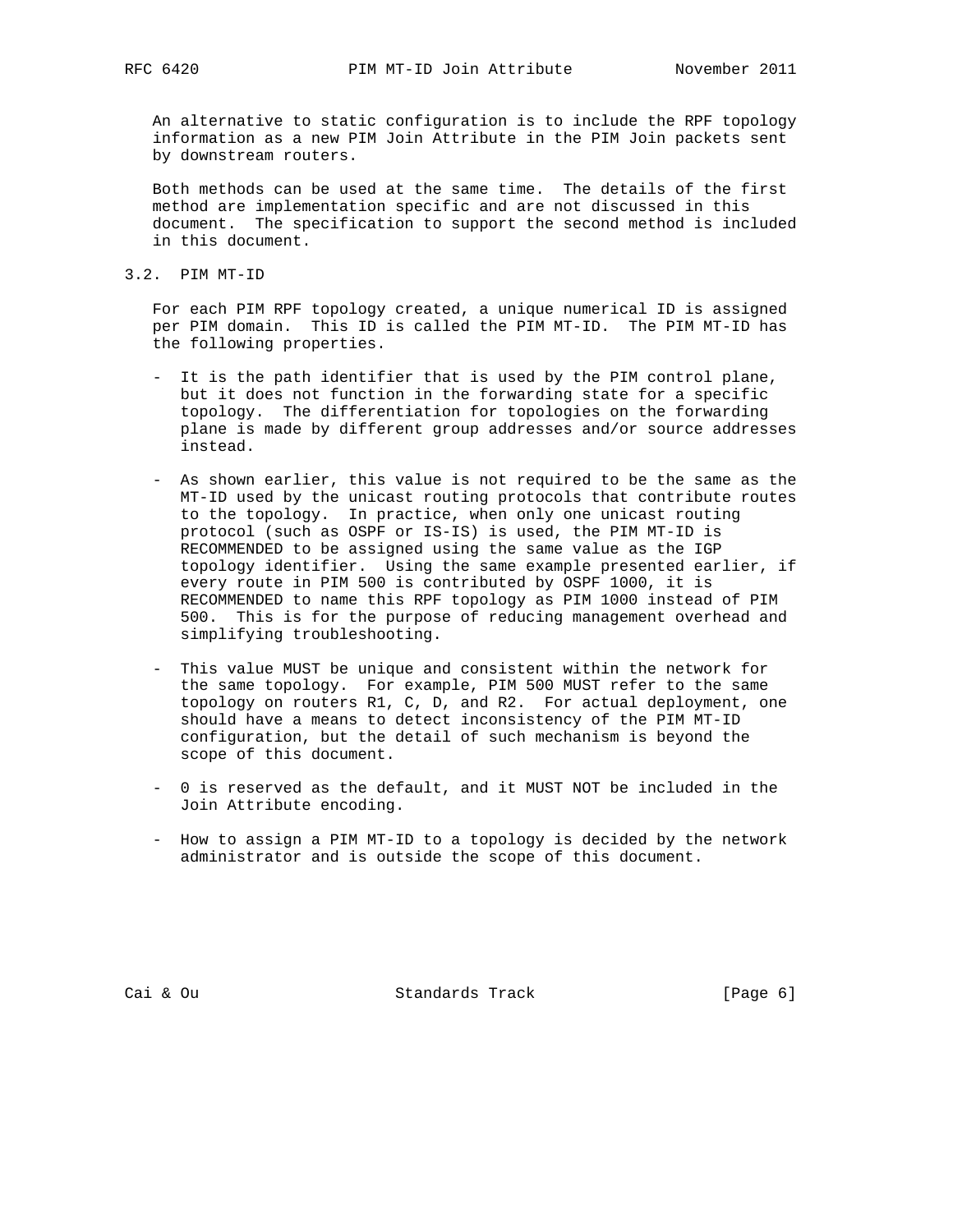#### 3.3. Applicability

 The PIM MT-ID Join Attribute described in this document applies to PIM Join/Assert packets used by PIM SM/SSM/Bidir (Sparse Mode/Source- Specific Mode/Bidirectional). It is not used in any other PIM packets. As such, it can only be used to build shared or source trees for PIM SM/SSM and PIM-Bidir downstream.

 When this attribute is used in combination with RPF vectors defined in [RFC5496] and [MVPN], the vectors are processed against the topology identified by the PIM MT-ID attribute.

4. Protocol Specification of PIM MT-ID

 The change to the PIM protocol includes two pieces: the PIM MT-ID Hello Option and the PIM MT-ID Join Attribute.

4.1. PIM MT-ID Hello Option

 The PIM MT-ID Hello Option is used by a router to indicate if it supports the functionality described by this document. If it does, it MUST include the PIM Hello Option in its PIM Hello packets and MUST include both the Join Attribute Option [RFC5384] and the new PIM MT-ID Option (see Section 5.1 of this document for packet format).

- 4.2. PIM MT-ID Join Attribute
- 4.2.1. Sending PIM MT-ID Join Attribute

 When a PIM router originates a PIM Join/Assert packet, it may choose to encode the PIM MT-ID of the topology in which RPF lookup is to take place for the corresponding  $(*,G)$  or  $(S,G)$  entry. The PIM MT-ID identifies the topology chosen by local policy/configuration or is the value received from downstream routers after MT-ID conflict resolution procedures have been applied (See Section 4.2.4 for further detail).

The following are the exceptions:

- A router SHOULD NOT include the attribute if PIM MT-ID is 0. The value of 0 is ignored on reception.
- A router SHOULD NOT include the PIM MT-ID in its Join/Assert packets if the upstream router, or any of the routers on the LAN, does not include the "PIM Join Attribute" or "PIM MT-ID" option in its Hello packets.

Cai & Ou Standards Track [Page 7]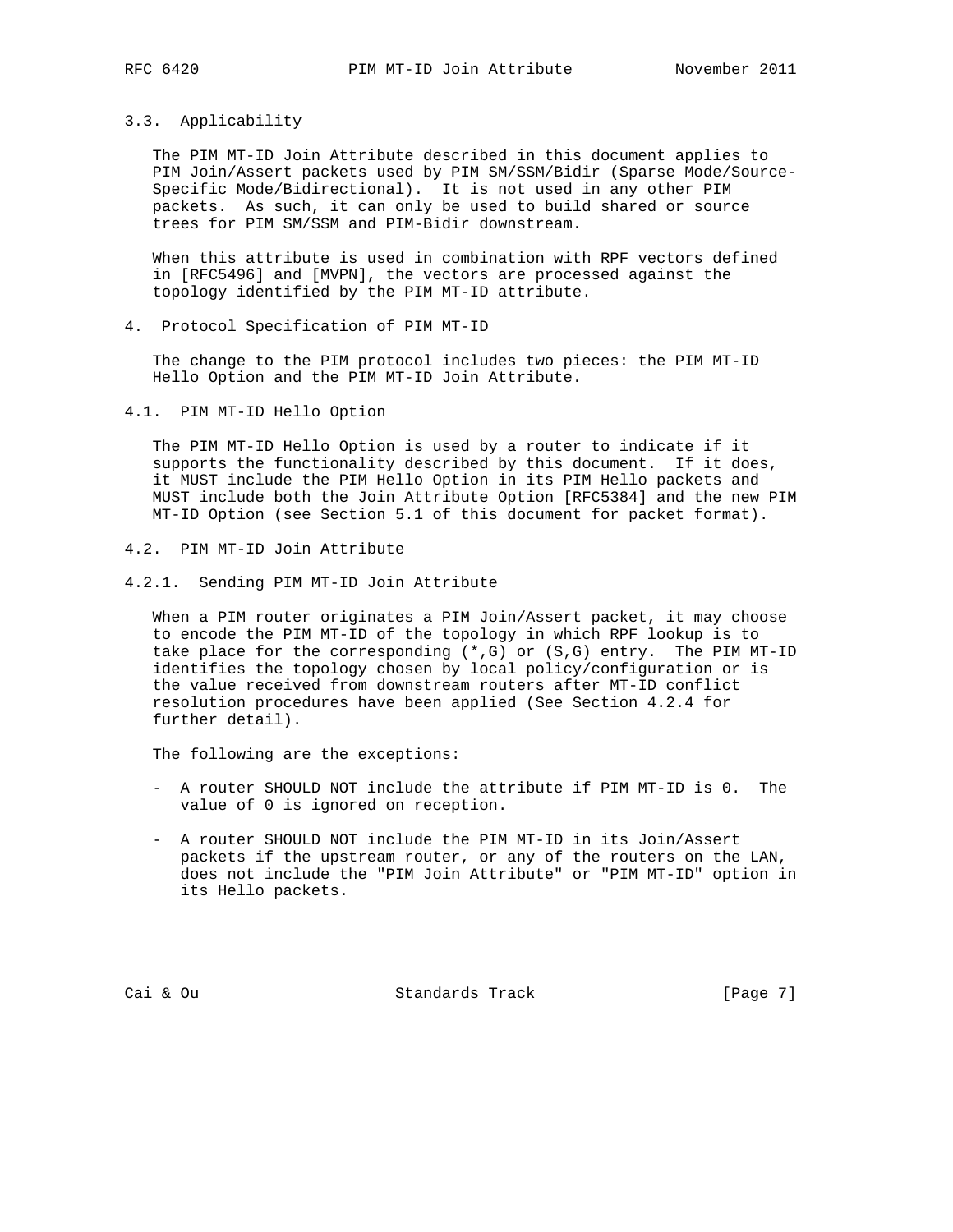- A router SHOULD NOT attach PIM MT-ID for pruned sources. PIM MT-ID MUST be ignored for a pruned source by a router processing the Prune message.
- 4.2.2. Receiving PIM MT-ID Join Attribute

 When a PIM router receives a PIM MT-ID Join Attribute in a Join/Assert packet, it MUST perform the following:

- Validate the attribute encoding. The detail is described in the next section.
- If the Join Attribute is valid, use the rules described in the section "Conflict Resolution" to determine a PIM MT-ID to use.
- Use the topology identified by the selected PIM MT-ID to perform RPF lookup for the  $(*,G)/(S,G)$  entry unless a different topology is specified by a local configuration. The local configuration always takes precedence.

 While it is an exception case, it is worthwhile to describe what will happen if a router receives PIM MT-ID Join Attribute but doesn't support the functionality described in [RFC5384] or this document. If the router supports [RFC5384] but not this document, it is able to skip the PIM MT-ID Join Attribute and move on to the next Join Attribute, if one is present. The RPF decision will not be altered because the router doesn't understand the meaning of the PIM MT-ID Join Attribute. The router will use the procedures described by [RFC5384] to perform conflict resolution.

 If a router doesn't support [RFC5384], it will ignore the Join/Assert message because it is not able to parse the encoded sources.

 If a router does support both [RFC5384] and this document, but chooses not to send either the PIM MT-ID or the PIM Join Attribute Option in its Hello packets (likely due to administrative reasons), it SHOULD ignore the Join/Assert message when it receives a PIM Join/Assert packet with the PIM MT-ID Join Attribute.

4.2.3. Validating PIM MT-ID Join Attribute

 An upstream router MUST be known to support this document in order for a downstream router to include the PIM MT-ID attribute in its Join packets. However, an upstream router doesn't need to know whether or not a downstream router supports this document when deciding whether to accept the attribute. Hence, if the Join packet sender doesn't include the "PIM Join Attribute" or "PIM MT-ID"

Cai & Ou Standards Track [Page 8]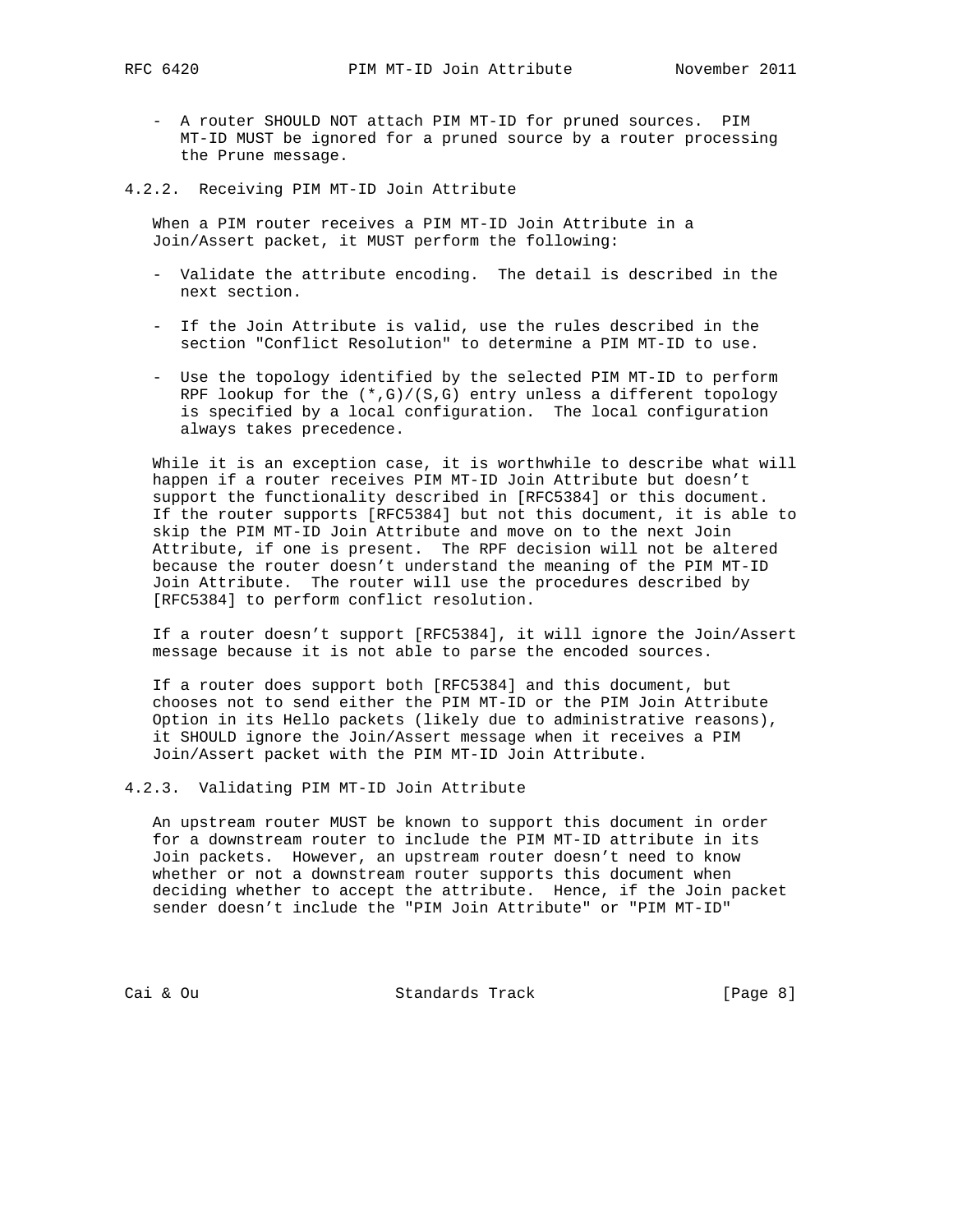options in its Hello packets, the PIM MT-ID attribute in the Join may still be considered valid. This is also in accordance with the "Robustness Principle" outlined in [RFC793].

The following text specifies the detail of the validity check.

- There is at most 1 PIM MT-ID attribute encoded. If there are multiple PIM MT-ID Join Attributes included (possibly due to an error in the implementation), only the last one is accepted for this particular source. Processing of the rest of the Join message continues.
- The Length field must be 2. If the Length field is not 2, the rest of the Join message, including the current (S,G) or (\*,G) entry, MUST be ignored. The group, source, and Rendezvous Point (RP) in the Join message that have already been processed SHOULD still be considered valid.
	- The value MUST NOT be 0. If it is 0, the PIM MT-ID attribute is ignored. Processing of the rest of the Join message, including the current  $(S,G)$  or  $(*,G)$  entry, continues as if the particular PIM MT-ID attribute weren't present in the packet.

## 4.2.4. Conflict Resolution

 The definition of "PIM MT-ID conflict" varies depending on whether it is on an upstream or a downstream router.

 PIM MT-ID conflicts arises on an upstream router when the router doesn't have a local topology selection policy and receives Join packets from downstream routers and/or Assert packets from other forwarding routers on the LAN and those packets contain different PIM MT-IDs.

 However, if an upstream router has a local configuration that specifies PIM MT-IDs to identify RPF topologies, and those MT-IDs do not match the MT-ID on a received Join or Assert packet, this is not considered to be a conflict and the resolution procedures are not applied. This includes the case where there are local PIM MT-IDs, but there is no PIM MT-ID encoded in the incoming packet.

 On the other hand, when a downstream router sees a different PIM MT-ID attribute from other routers on the LAN, it applies rules to resolve the conflicts regardless of whether or not the router has local topology selection policy.

Cai & Ou Standards Track [Page 9]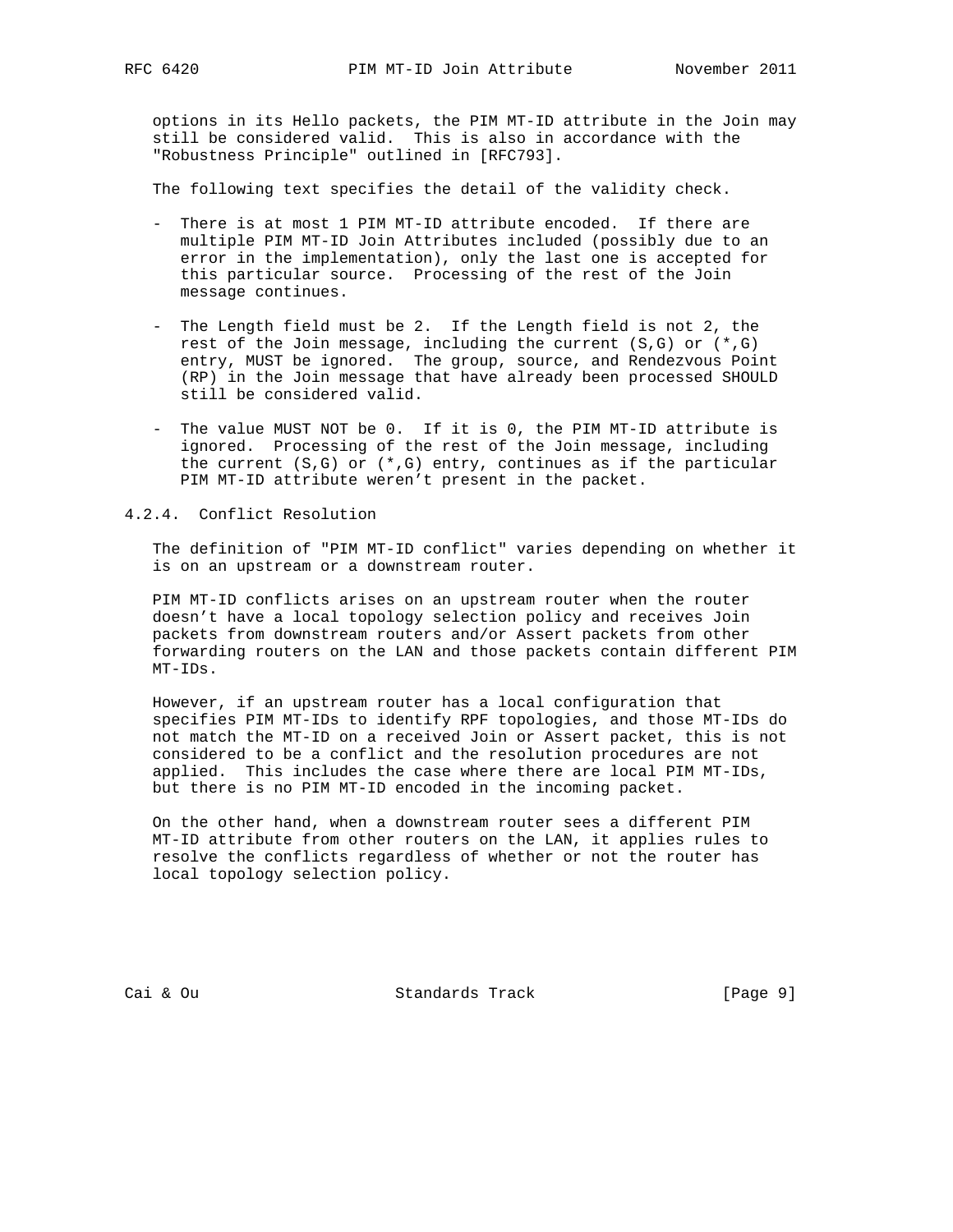When two PIM MT-IDs are compared, only the 12-bit Value field (see Section 5.2) is compared. Other fields of the PIM MT-ID Join Attribute TLV Format (including the four reserved bits) MUST NOT be used in the comparison.

4.2.4.1. Conflict Resolution Rules for Upstream Routers

 - If an upstream router receives different PIM MT-ID attributes from PIM Join packets, it MUST follow the rules specified in [RFC5384] to select one. The PIM MT-ID chosen will be the one encoded for its upstream neighbor.

 In order to minimize the chances of potential transient forwarding loops, an upstream router MAY choose to ignore the incoming PIM Join packets altogether if it sees a conflict in PIM MT-ID attributes. This action may also be taken by an upstream router that has locally configured topology selection policy, as an exception to the rules described above.

 - If an upstream router receives a different PIM MT-ID attribute in an Assert packet, it MUST use the tiebreaker rules as specified in [RFC4601] to determine an Assert winner. PIM MT-ID is not considered in deciding a winner from Assert process.

4.2.4.2. Conflict Resolution Rules for Downstream Routers

 - If a downstream router sees different PIM MT-ID attributes from PIM Join packets, it MUST follow the specification of [RFC4601] as if the attribute did not exist. For example, the router suppresses its own Join packet if a Join for the same (S,G) is seen.

 The router MUST NOT use the rules specified in [RFC5384] to select a PIM MT-ID from Join packets sent by other downstream routers.

- If a downstream router sees its preferred upstream router loses in the Assert process, and the Assert winner uses a different PIM MT-ID, the downstream router SHOULD still choose the Assert winner as the RPF neighbour, but it MUST NOT encode PIM MT-ID when sending Join packets to it.
- 5. Packet Format

 This section describes the format of new PIM messages introduced by this document. The messages follow the same transmission order as the messages defined in [RFC4601].

Cai & Ou Standards Track [Page 10]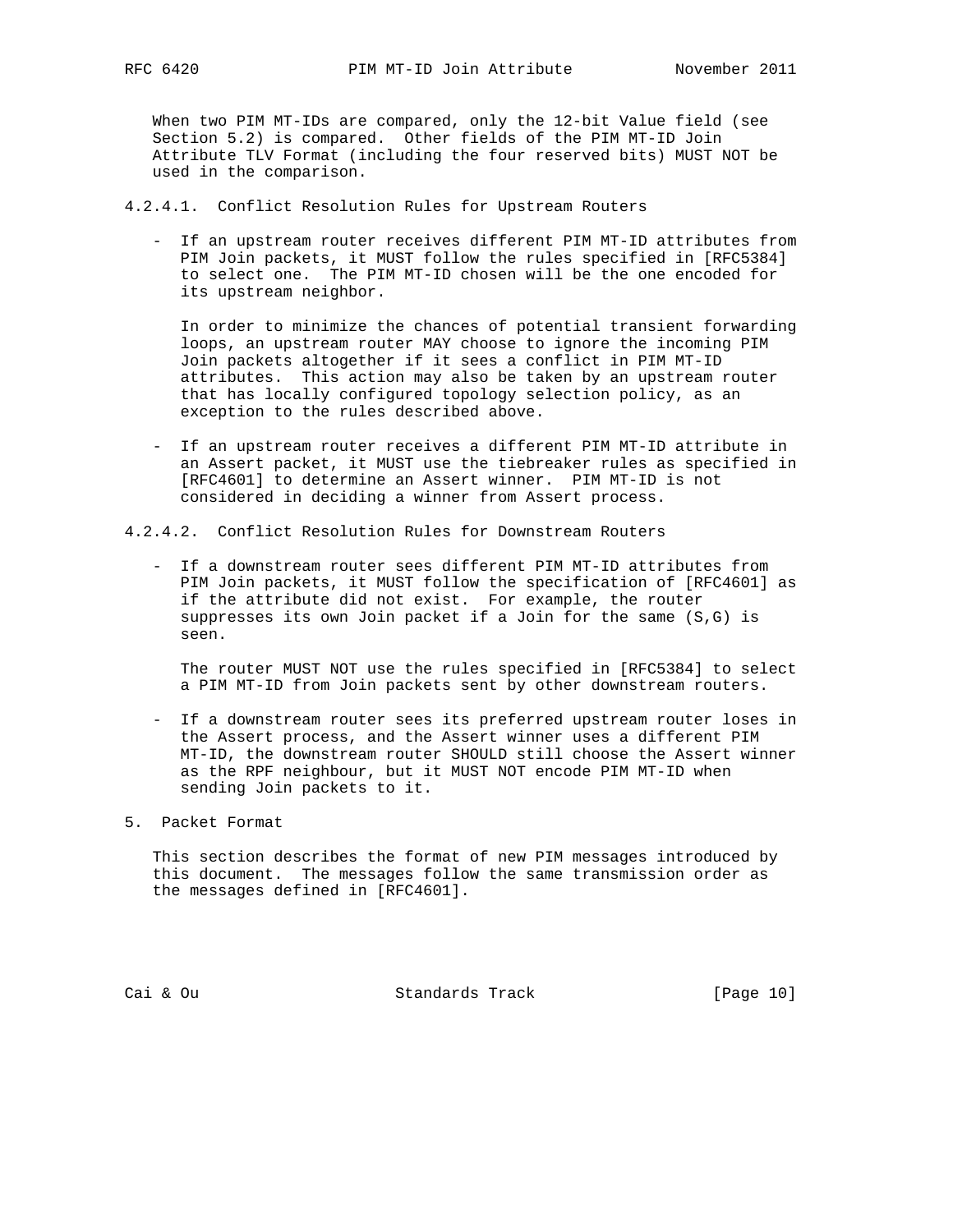5.1. PIM MT-ID Hello Option 0  $1$  2 3 0 1 2 3 4 5 6 7 8 9 0 1 2 3 4 5 6 7 8 9 0 1 2 3 4 5 6 7 8 9 0 1 +-+-+-+-+-+-+-+-+-+-+-+-+-+-+-+-+-+-+-+-+-+-+-+-+-+-+-+-+-+-+-+-+ | OptionType = 30 | OptionLength = 0 | +-+-+-+-+-+-+-+-+-+-+-+-+-+-+-+-+-+-+-+-+-+-+-+-+-+-+-+-+-+-+-+-+ - OptionType: 30. - OptionLength: 0. 5.2. PIM MT-ID Join Attribute TLV Format 0  $1$  2 3 0 1 2 3 4 5 6 7 8 9 0 1 2 3 4 5 6 7 8 9 0 1 2 3 4 5 6 7 8 9 0 1 +-+-+-+-+-+-+-+-+-+-+-+-+-+-+-+-+-+-+-+-+-+-+-+-+-+-+-+-+-+-+-+-+  $|F|E|$  Attr Type | Length  $|R R R R|$  Value +-+-+-+-+-+-+-+-+-+-+-+-+-+-+-+-+-+-+-+-+-+-+-+-+-+-+-+-+-+-+-+-+ - F bit: 0 Non-transitive Attribute. - E bit: As specified by [RFC5384]. - Attr Type: 2 - Length: 2. - R: Reserved bits, 4 in total. Set to zero on transmission. Ignored upon receipt. - Value: PIM MT-ID, 1 to 4095. 6. IANA Considerations 6.1. PIM MT-ID Hello Option IANA maintains a registry of "Protocol Independent Multicast (PIM) Parameters" with a sub-registry called "PIM-Hello Options". The IANA has assigned the PIM Hello Option type value 30 for the PIM MT-ID Hello Option according to the First Come First Served allocation policy.

The IANA has assigned a Length value of 0.

Cai & Ou Standards Track [Page 11]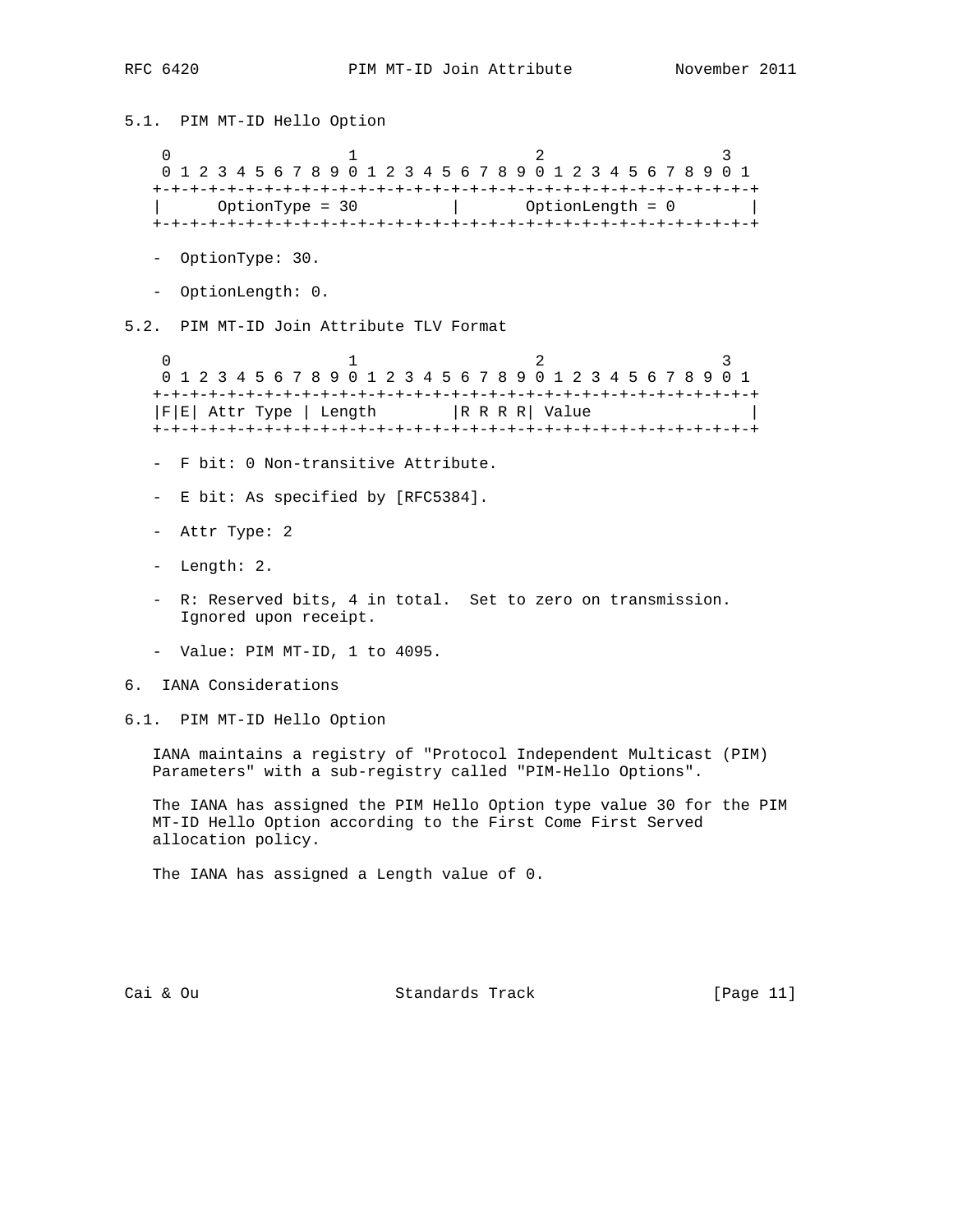6.2. PIM MT-ID Join Attribute Type

 The IANA maintains a registry of "Protocol Independent Multicast (PIM) Parameters" with a sub-registry called "PIM Join Attribute Types".

 The IANA has assigned a value of 2 for the PIM MT-ID Join Attribute defined in Section 5.2 of this document.

7. Security Considerations

 As described in [RFC5384], the security of the Join Attribute is only guaranteed by the security of the PIM packet that carries it. Similarly, the security of the Hello Option is only guaranteed by securing the whole Hello Packet.

 In view of the fact that malicious alteration of the PIM MT-ID Hello Option or the PIM MT-ID carried in a packet might cause the PIM resiliency goals to be violated, the security considerations of [RFC4601] apply to the extensions described in this document.

 As a type of PIM Join Attribute, the security considerations described in [RFC5384] apply here. Specifically, malicious alteration of PIM MT-ID may cause the resiliency goals to be violated.

8. Acknowledgments

 The authors would like to thank Eric Rosen, Ice Wijnands, Dino Farinacci, Colby Barth, Les Ginsberg, Dimitri Papadimitriou, Thomas Morin, and Hui Liu for their input.

 The authors would also like to thank Adrian Farrel for his detailed and constructive comments during the AD review.

- 9. References
- 9.1. Normative References
	- [RFC2119] Bradner, S., "Key words for use in RFCs to Indicate Requirement Levels", BCP 14, RFC 2119, March 1997.
	- [RFC4601] Fenner, B., Handley, M., Holbrook, H., and I. Kouvelas, "Protocol Independent Multicast - Sparse Mode (PIM-SM): Protocol Specification (Revised)", RFC 4601, August 2006.

Cai & Ou Standards Track [Page 12]